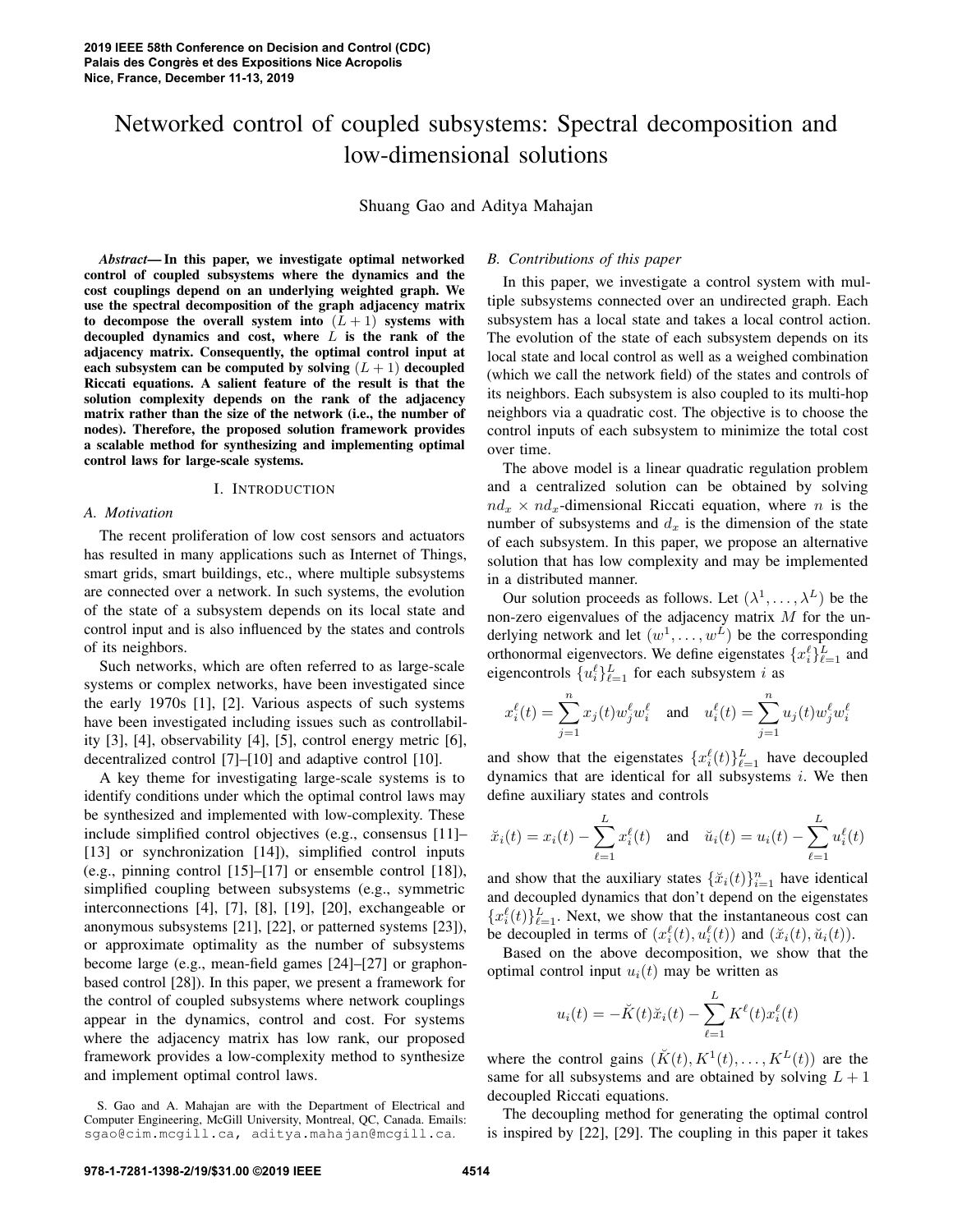into account the network weights and hence is more general than (weighted or unweighted) mean-field coupling in [10], [27], and the spectral decomposition of networks is further required.

The solution has the following salient features.

- The optimal control law is obtained by solving  $L + 1$ Riccati equations of dimension  $d_x \times d_x$ . In contrast, obtaining the centralized solution requires solving a  $nd_x \times nd_x$ -dimensional Riccati equation.
- To implement the optimal control input, subsystem *i* needs to know the  $(L + 1)d_x$ -dimensional vector  $(\breve{x}_i(t), x_i^1(t), \dots, x_i^L(t))$ . In contrast, to implement the centralized solution, each subsystem needs to know the  $nd_x$  dimensional global state  $(x_1(t), \ldots, x_n(t))$ .

In many real-world network applications [30]–[33], rank $(M) \ll \dim(M)$  (i.e.,  $L \ll n$ ). Therefore, the method proposed in paper leads to considerable simplification in synthesizing and implementing the optimal control law.

# *C. Notation*

We use  $\mathbb N$  and  $\mathbb R$  to denote the sets of natural and real numbers. For a matrix  $A$ ,  $A<sup>T</sup>$  denotes its transpose. Given vectors  $v_1, \ldots, v_n, V = \text{cols}(v_1, \ldots, v_n)$  denotes the matrix formed by horizontally stacking the vectors.  $\mathbb{1}_{n\times n}$  denotes the  $n \times n$  matrix of ones.

#### II. SYSTEM MODEL AND PROBLEM FORMULATION

#### *A. System model*

Consider a network consisting of  $n$  nodes connected over an undirected weighted graph  $G(N, \mathcal{E}, M)$ , where  $\mathcal{N} =$  $\{1, ..., n\}$  is the set of nodes,  $\mathcal{E} \subseteq \mathcal{N} \times \mathcal{N}$  is the unordered set of edges, and  $M = [m_{ij}] \in \mathbb{R}^{n \times n}$  is the weighted adjacency matrix.<sup>1</sup> For any node  $i \in \mathcal{N}$ , let  $\mathcal{N}_i := \{j \in \mathcal{N} : (i, j) \in \mathcal{E}\}\$ denote the set of neighbors of node i.

The system operates in continuous time for a finite horizon [0, T]. A state  $x_i(t) \in \mathbb{R}^{d_x}$  and a control input  $u_i(t) \in \mathbb{R}^{d_u}$  are associated with each node  $i \in \mathcal{N}$ . At time  $t = 0$ , the system starts from an initial state  $(x_i(0))_{i \in \mathcal{N}}$  and for  $t > 0$ , the state of node i evolves according to

$$
\dot{x}_i(t) = Ax_i(t) + Bu_i(t) + Dz_i(t) + Ev_i(t), \qquad (1)
$$

where  $A$ ,  $B$ ,  $D$  and  $E$  are matrices of appropriate dimensions and

$$
z_i(t) = \sum_{j \in \mathcal{N}_i} m_{ij} x_j(t) \quad \text{and} \quad v_i(t) = \sum_{j \in \mathcal{N}_i} m_{ij} u_j(t) \quad (2)
$$

are the locally perceived *network field* of states and control actions at node i.

We follow an atypical representation of the "vectorized" dynamics. Define

$$
x(t) = \cos(x_1(t), \dots, x_n(t)),
$$
  

$$
u(t) = \cos(u_1(t), \dots, u_n(t)),
$$

<sup>1</sup>Since the graph is undirected,  $M$  is symmetric.

as the global state and control actions of the system. Similarly define

$$
z(t) = \cosh(z_1(t), \dots, z_n(t)), v(t) = \cosh(v_1(t), \dots, v_n(t)),
$$

as the global network field of states and actions. Note that  $x(t), z(t) \in \mathbb{R}^{d_x \times n}$  and  $u(t), v(t) \in \mathbb{R}^{d_u \times n}$  are matrices and not vectors.

The system dynamics may be written as

$$
\dot{x}(t) = Ax(t) + Bu(t) + Dz(t) + Ev(t).
$$
 (3)

Furthermore, we may write

$$
z(t) = x(t)M^{\mathsf{T}} = x(t)M
$$
 and  $v(t) = u(t)M^{\mathsf{T}} = u(t)M$ .

#### *B. System performance and control objective*

At any time  $t \in [0, T)$ , the system incurs an instantaneous cost

$$
c(x(t), u(t)) = \sum_{i \in \mathcal{N}} \sum_{j \in \mathcal{N}} \left[ g_{ij} x_i(t)^\mathsf{T} Q x_j(t) + h_{ij} u_i(t)^\mathsf{T} R u_j(t) \right]
$$
\n(4)

and at the terminal time  $T$ , the system incurs a terminal cost

$$
c_T(x(T)) = \sum_{i \in \mathcal{N}} \sum_{j \in \mathcal{N}} g_{ij} x_i(T)^\mathsf{T} Q_T x_j(T), \tag{5}
$$

where  $Q$ ,  $Q_T$ , and R are matrices of appropriate dimensions and  $g_{ij}$  and  $h_{ij}$  are real-valued weights. Let  $G = [g_{ij}]$ and  $H = [h_{ij}]$ . We assume that the weight matrices G and H are polynomials of M, i.e.,  $G = \sum_{k=0}^{K_G} q_k M^k$  and  $H = \sum_{k=0}^{K_H} r_k M^k$  where  $K_G$  and  $K_H$  denote the degree of the polynomials and  $\{q_k\}_{k=0}^{K_G}$  and  $\{r_k\}_{k=0}^{K_H}$  are real-valued coefficients.

Since  $M$  is real and symmetric, it has real eigenvalues. Let L denote the rank of M and  $\lambda^1, \dots, \lambda^L$  denote the non-zero eigenvalues. For ease of notation, for  $\ell \in \{1, \ldots, L\}$ , define

$$
q^{\ell} = \sum_{k=0}^{K_G} q_k(\lambda^{\ell})^k \quad \text{and} \quad r^{\ell} = \sum_{k=0}^{K_H} r_k(\lambda^{\ell})^k.
$$

We impose the following assumptions on the cost function.

- (A1) The matrices  $Q$  and  $Q_T$  are symmetric and positive semi-definite and  $R$  is symmetric and positive definite.
- (A2) For  $\ell \in \{1, \ldots, L\}$ ,  $q^{\ell}$  is non-negative and  $r^{\ell}$  is strictly positive;  $q_0 \geq 0$  and  $r_0 > 0$ .

We are interested in the following optimization problem.

**Problem 1** *Choose a control trajectory*  $u: [0, T) \to \mathbb{R}^{d_u \times n}$ *to minimize*

$$
J(u) = \int_0^T c(x(t), u(t))dt + c_T(x(T)).
$$
 (6)

Remark 1 The assumption that the system is timehomogeneous is made only for notational simplicity. It will be evident from the solution approach that results extend to systems with time-varying  $A, B, D, E, Q$  and R matrices. See e.g. [34]. The assumption (A2) ensures that, for any  $y \in \mathbb{R}^n$ ,  $y^T Gy \ge 0$  and  $y^T Hy > 0$ .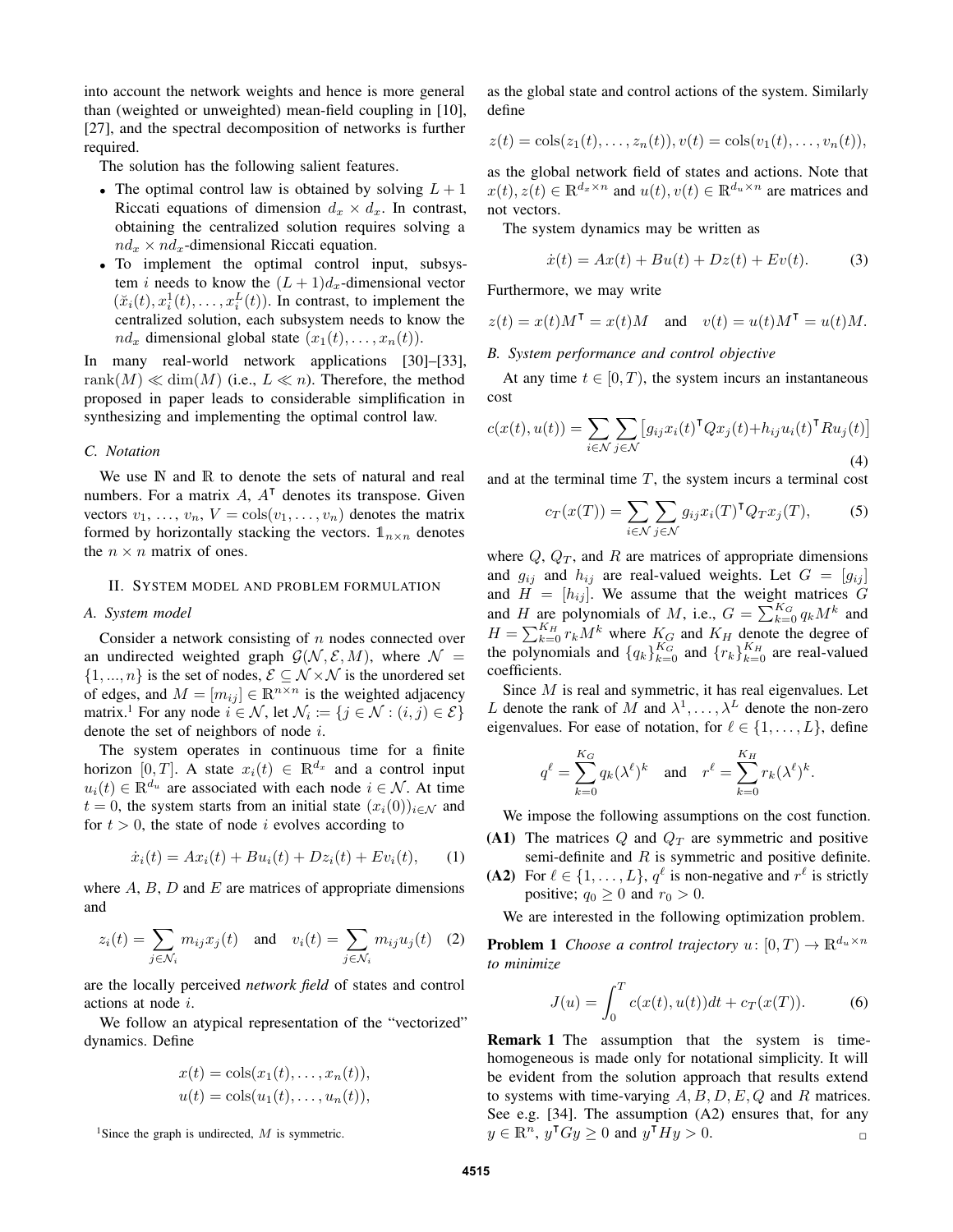

Fig. 1: A graph and its 2-hop neighborhood.

# *C. Salient features of the model*

We highlight salient features of the model via an example. Consider a system with 4 nodes connected via a network shown in Fig. 1(a), with

$$
G = q_0 I + q_1 M + q_2 M^2
$$
 and  $H = r_0 I + r_1 M + r_2 M^2$ ,

where M and  $M^2$  are the weighted adjacency matrix of the graph  $G$  and that of the 2-hop neighborhood of  $G$ , respectively, given by

$$
M = \begin{bmatrix} 0 & 2 & 0 & 1 \\ 2 & 0 & 2 & 0 \\ 0 & 2 & 0 & 1 \\ 1 & 0 & 1 & 0 \end{bmatrix} \quad \text{and} \quad M^2 = \begin{bmatrix} 5 & 0 & 5 & 0 \\ 0 & 8 & 0 & 4 \\ 5 & 0 & 5 & 0 \\ 0 & 4 & 0 & 2 \end{bmatrix}.
$$

*1) Salient features of the dynamics:* For this example,

$$
z_1(t) = 2x_1(t) + x_4(t), \quad z_2(t) = 2x_1(t) + 2x_3(t),
$$
  

$$
z_3(t) = 2x_2(t) + x_4(t), \quad z_4(t) = x_1(t) + x_3(t).
$$

Thus, each subsystem is affected by its neighbors. The influence of each neighbor is not homogeneous but depends on the weight associated with the corresponding edge in the graph. Furthermore, the "network field"  $z(t)$  is not homogeneous and varies from subsystem to subsystem.

*2) Salient features of the cost:* Since M is the weighted adjacency matrix of the graph  $G$ , the matrix  $M^k$ ,  $k \in \mathbb{N}$ , represents the weighted adjacency matrix of the k-hop neighborhood of G. Thus,  $G = q_0I + q_1M + q_2M^2$  means that the each node has a coupling of  $q_0$  with its own state, a coupling of  $q_1$  with it's 1-hop neighborhood and a coupling of  $q_2$  with its 2-hop neighborhood. Similar interpretation holds for H. Note that

$$
G = q_0 I + q_1 M + q_2 M^2 = \begin{bmatrix} q_0 + 5q_2 & 2q_1 & 5q_2 & q_0 + q_1 \\ 2q_1 & q_0 + 8q_2 & 2q_1 & 4q_2 \\ 5q_2 & 2q_1 & q_0 + 5q_2 & q_1 \\ q_1 & 4q_2 & q_1 & q_0 + 2q_2 \end{bmatrix}.
$$

Thus, the agents are not interchangeable, i.e., in general,  $G_{ii} \neq G_{jj}$  and  $G_{ki} \neq G_{kj}$ .

#### III. SPECTRAL DECOMPOSITION OF THE SYSTEM

Since the weight matrix  $M$  is real and symmetric, it admits a spectral factorization. In particular, there exist nonzero eigenvalues  $(\lambda^1, \dots, \lambda^L)$  and orthonormal eigenvectors  $(w^1, \ldots, w^L)$  such that

$$
M = \sum_{\ell=1}^{L} \lambda^{\ell} w^{\ell} w^{\ell}^{\mathsf{T}}.
$$
 (7)

In the rest of this section, we decompose the dynamics and the cost based on the above spectral decomposition.

# *A. Spectral decomposition of the dynamics*

For  $\ell \in \{1, \ldots, L\}$ , define eigenstates and eigencontrol actions as

$$
x^{\ell}(t) = x(t)w^{\ell}w^{\ell \mathsf{T}}, \tag{8}
$$

$$
u^{\ell}(t) = u(t)w^{\ell}w^{\ell \mathsf{T}}, \tag{9}
$$

respectively. Multiplying both sides of (3) by  $w^{\ell}w^{\ell}$ , we get

$$
\dot{x}^{\ell}(t) = (A + \lambda^{\ell} D)x^{\ell}(t) + (B + \lambda^{\ell} E)u^{\ell}(t), \qquad (10)
$$

where we have used the fact that  $M w^{\ell} w^{\ell}^{\mathsf{T}} = \lambda^{\ell} w^{\ell} w^{\ell}^{\mathsf{T}}$ . Let  $x_i^{\ell}(t)$  and  $u_i^{\ell}(t)$  denote the *i*-th column of these matrices, i.e.,

$$
x^{\ell}(t) = \cosh(x_1^{\ell}(t), \dots, x_n^{\ell}(t)),
$$
  

$$
u^{\ell}(t) = \cosh(u_1^{\ell}(t), \dots, u_n^{\ell}(t)).
$$

Therefore, the dynamics (10) can be written as a collection of decoupled "local" dynamics: for  $i \in \mathcal{N}$ ,

$$
\dot{x}_i^{\ell}(t) = (A + \lambda^{\ell} D) x_i^{\ell}(t) + (B + \lambda^{\ell} E) u_i^{\ell}(t). \tag{11}
$$

Using the spectral factorization (7), we may write:

$$
z(t) = x(t)M = \sum_{\ell=1}^{L} \lambda^{\ell} x^{\ell}(t),
$$
 (12)

$$
v(t) = u(t)M = \sum_{\ell=1}^{L} \lambda^{\ell} u^{\ell}(t).
$$
 (13)

Now, define auxiliary state and control actions as

$$
\breve{x}(t) = x(t) - \sum_{\ell=1}^{L} x^{\ell}(t)
$$
 and  $\breve{u}(t) = u(t) - \sum_{\ell=1}^{L} u^{\ell}(t)$ .

Then, by subtracting (10) from (3) and substituting (12) and (13), we get

$$
\dot{\tilde{x}}(t) = A\tilde{x}(t) + B\tilde{u}(t). \tag{14}
$$

Note that  $\breve{x}(t) \in \mathbb{R}^{d_x \times n}$  and  $\breve{u}(t) \in \mathbb{R}^{d_u \times n}$ . Let  $\breve{x}_i(t)$  and  $\breve{u}_i(t)$  denote the *i*-th column of these matrices, i.e.,

$$
\check{x}(t) = \cosh(\check{x}_1(t), \dots, \check{x}_n(t)),
$$
  
\n
$$
\check{u}(t) = \cosh(\check{u}_1(t), \dots, \check{u}_n(t)).
$$

Therefore, the dynamics (14) of the auxiliary state can be written as a collection of decoupled "local" dynamics:

$$
\dot{\tilde{x}}_i(t) = A\tilde{x}_i(t) + B\tilde{u}_i(t), \quad i \in \mathcal{N}.
$$
 (15)

The above decomposition may be summarized as follows.

**Proposition 1** *The local state and control at each node*  $i \in$ N *may be decomposed as*

$$
x_i(t) = \check{x}_i(t) + \sum_{\ell=1}^{L} x_i^{\ell}(t),
$$
 (16)

$$
u_i(t) = \breve{u}_i(t) + \sum_{\ell=1}^{L} u_i^{\ell}(t), \qquad (17)
$$

*where the dynamics of*  $\tilde{x}_i(t)$  *depend on only*  $\tilde{u}_i(t)$  *and are* given by (15) and the dynamics of  $x_i^{\ell}(t)$  depends on only  $u_i^{\ell}(t)$  *and are given by* (11).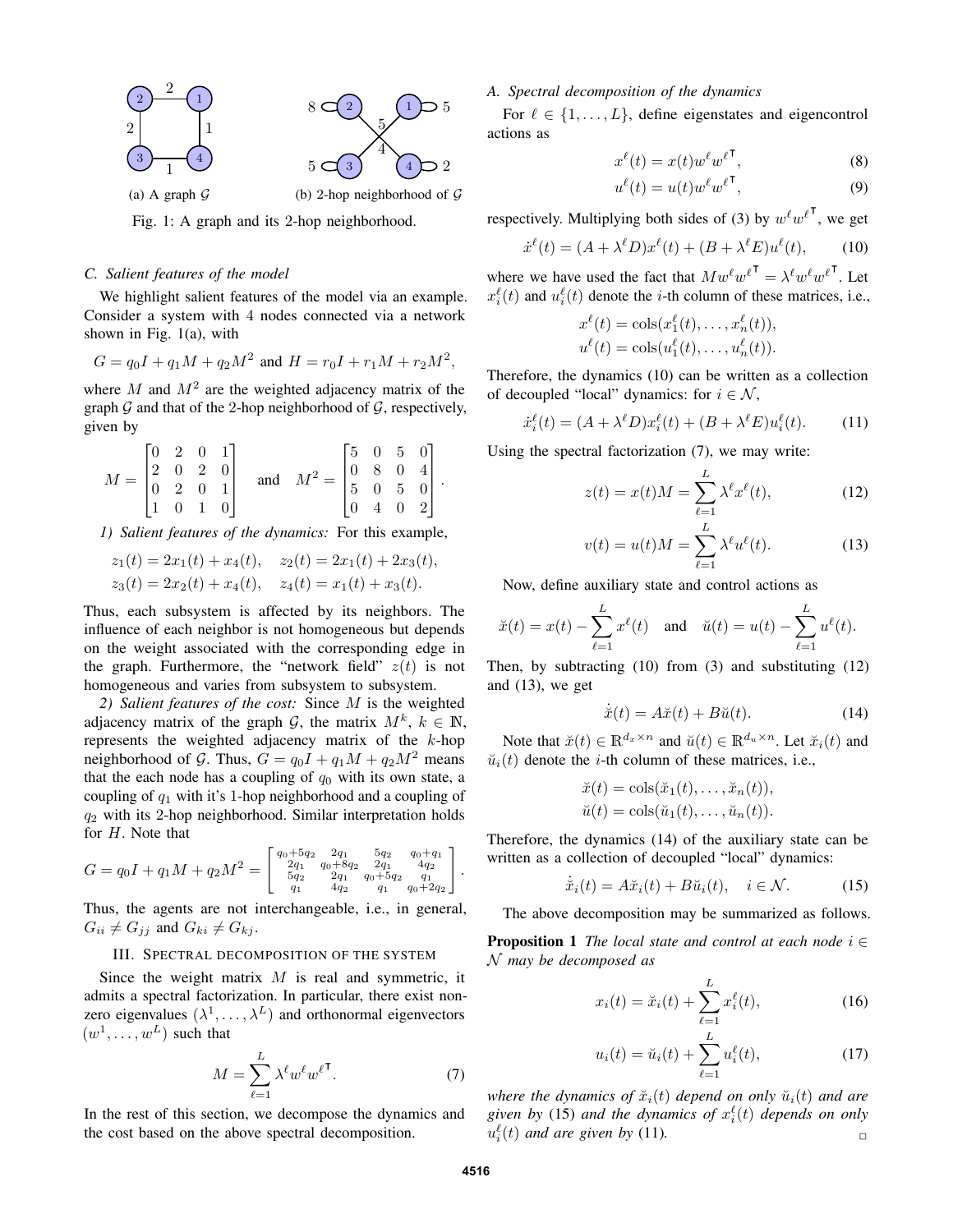## *B. Spectral decomposition of the cost*

For any  $n \times n$  matrix  $P = [p_{ij}]$ , any  $d \times n$  matrices  $x = \cosh(x_1, \ldots, x_n)$  and  $y = \cosh(y_1, \ldots, y_n)$ , we use the following short hand notation:

$$
\langle x, y \rangle_P = \sum_{i \in \mathcal{N}} \sum_{j \in \mathcal{N}} p_{ij} x_i^{\mathsf{T}} y_j.
$$
 (18)

Proposition 2 *The instantaneous cost may be written as*

$$
c(x(t), u(t)) = \langle x(t), Qx(t) \rangle_G + \langle u(t), Ru(t) \rangle_H,
$$

*which can be simplified as follows:*

$$
\langle x(t), Qx(t) \rangle_G
$$
  
= 
$$
\sum_{i \in \mathcal{N}} \Big[ q_0 \check{x}_i(t)^\mathsf{T} Q \check{x}_i(t) + \sum_{\ell=1}^L q^\ell x_i^\ell(t)^\mathsf{T} Q x_i^\ell(t) \Big],
$$
  

$$
\langle u(t), Ru(t) \rangle_H
$$
  
= 
$$
\sum_{i \in \mathcal{N}} \Big[ r_0 \check{u}_i(t)^\mathsf{T} R \check{u}_i(t) + \sum_{\ell=1}^L r^\ell u_i^\ell(t)^\mathsf{T} R u_i^\ell(t) \Big].
$$

See Appendix for the proof.

#### IV. MAIN RESULT: STRUCTURE AND SYNTHESIS OF OPTIMAL CONTROL STRATEGIES

The main result of the paper is the following.

**Theorem 1** For  $\ell \in \{1, ..., L\}$ , let  $P^{\ell} \colon [0, T] \to \mathbb{R}^{d_x \times d_x}$ *be the solution to the backward Riccati differential equation*

$$
-\dot{P}^{\ell}(t) = (A + \lambda^{\ell} D)^{\mathsf{T}} P^{\ell}(t) + P^{\ell}(t)(A + \lambda^{\ell} D)
$$
  
- 
$$
P^{\ell}(t)(B + \lambda^{\ell} E)(r^{\ell} R)^{-1}(B + \lambda^{\ell} E)^{\mathsf{T}} P^{\ell}(t) + q^{\ell} Q
$$
 (19)

with the final condition  $P^{\ell}(T)$  =  $q^{\ell}Q_T$ *. Similarly, let*  $\check{P}: [0, T] \to \mathbb{R}^{d_x \times d_x}$  *be the solution to the backward Riccati differential equation*

$$
-\dot{\tilde{P}}(t) = A^{\mathsf{T}} \tilde{P}(t) + \tilde{P}(t)A - \tilde{P}(t)B(r_0 R)^{-1}B^{\mathsf{T}} \tilde{P}(t) + q_0 Q
$$
\n(20)

*with the final condition*  $\tilde{P}(T) = q_0 Q_T$ .

*Then, under assumptions (A1) and (A2), the optimal control strategy for Problem 1 is given by*

$$
u_i(t) = -\breve{K}(t)\breve{x}_i(t) - \sum_{\ell=1}^L K^{\ell}(t)x_i^{\ell}(t),
$$
 (21)

*where*

$$
\tilde{K}(t) = (r_0 R)^{-1} B^{\mathsf{T}} \check{P}(t),
$$
\n
$$
K^{\ell}(t) = (r^{\ell} R)^{-1} (B + \lambda^{\ell} E)^{\mathsf{T}} P^{\ell}(t).
$$

PROOF Consider the following collections of dynamical systems:

• Eigensystem  $(\ell, i), \ell \in \{1, \ldots, L\}, i \in \mathcal{N}$ , with state  $x_i^{\ell}(t)$ , control inputs  $u_i^{\ell}(t)$ , dynamics

$$
\dot{x}_i^{\ell}(t) = (A + \lambda^{\ell} D) x_i^{\ell}(t) + (B + \lambda^{\ell} E) u_i^{\ell}(t),
$$

and cost

$$
J_i^{\ell}(u_i^{\ell}) = \int_0^T \left[ q^{\ell} x_i^{\ell}(t)^{\mathsf{T}} Q x_i^{\ell}(t) + r^{\ell} u_i^{\ell}(t)^{\mathsf{T}} R u_i^{\ell}(t) \right] dt
$$

$$
+ q^{\ell} x_i^{\ell}(T)^{\mathsf{T}} Q x_i^{\ell}(T).
$$

• Auxiliary system i,  $i \in \mathcal{N}$ , with state  $\ddot{x}_i(t)$ , control inputs  $\breve{u}_i(t)$ , dynamics

$$
\dot{\tilde{x}}_i(t) = A\tilde{x}_i(t) + B\tilde{u}_i(t),
$$

and cost

$$
\breve{J}_i(\breve{u}_i) = \int_0^T \left[ q_0 \breve{x}_i(t)^\mathsf{T} Q \breve{x}_i(t) + r_0 \breve{u}_i(t)^\mathsf{T} R \breve{u}_i(t) \right] dt + q_0 \breve{x}_i(T)^\mathsf{T} Q \breve{x}_i(T).
$$

Note that all systems have decoupled dynamics and decoupled nonnegative cost. By Proposition 2, we have

$$
J(u) = \sum_{i \in \mathcal{N}} \left[ \breve{J}_i(\breve{u}_i) + \sum_{\ell=1}^L J_i^{\ell}(u_i^{\ell}) \right].
$$

Thus, instead of solving:

(P1) choose control trajectory  $u: [0, T) \to \mathbb{R}^{d_u \times n}$  to minimize  $J(u)$ ,

we can equivalently solve the following optimization problems:

- (P2) choose control trajectory  $u_i^{\ell}$ :  $[0, T) \rightarrow \mathbb{R}^{d_u}$  to minimize  $J_i^{\ell}(u_i^{\ell})$  for  $i \in \mathcal{N}, \ell \in \{1, \ldots, L\},\$
- (P3) choose control trajectory  $\breve{u}_i: [0,T) \rightarrow \mathbb{R}^{d_u}$  to minimize  $\check{J}_i(\check{u}_i)$  for  $i \in \mathcal{N}$ .

Given the solutions of Problems (P2) and (P3), we can use Proposition 1 and choose  $u_i(t)$  according to (17).

Problems (P2) and (P3) are standard optimal control problems and their solution are given as follows. Let  $P^{\ell}: [0,T] \to \mathbb{R}^{d_x \times d_x}$  and  $\check{P}: [0,T] \to \mathbb{R}^{d_x \times d_x}$  be as given by (19) and (20). Then, for all  $i \in \mathcal{N}$ , the optimal solution of (P2) is given by  $u_i^{\ell}(t) = K^{\ell}(t)x_i^{\ell}(t), \ell \in \{1, ..., L\}$ , and the solution of (P3) is given by  $\breve{u}_i(t) = \breve{K}(t)\breve{x}_i(t)$ . The result follows by combining the above two equations using  $(17)$ .

# *A. Remarks on the implementation of the optimal strategy*

Since we are interested in regulating a deterministic system, we may implement the optimal control law either using open-loop (i.e. pre-computed) control inputs or using closed-loop (i.e. state feedback) control inputs. For the both implementations, the eigenvalues  $\{\lambda^{\ell}\}_{\ell=1}^{L}$  need to be known at all subsystems.

For the open-loop implementation, one can write

$$
u_i(t) = -\breve{K}(t)\breve{\Phi}(t,0)\breve{x}_i(0) - \sum_{\ell=1}^L K^{\ell}(t)\Phi^{\ell}(t,0)x_i^{\ell}(0), \tag{22}
$$

where the state transition matrices  $\breve{\Phi}(t,0)$  and  $\Phi^{\ell}(t,0)$  are given by

$$
\breve{\Phi}(t,0) = \exp\left(\int_0^t (A - B\breve{K}(s))ds\right),
$$
  

$$
\Phi^{\ell}(t,0) = \exp\left(\int_0^t (A + \lambda^{\ell}D - (B + \lambda^{\ell}E)K^{\ell}(s))ds\right).
$$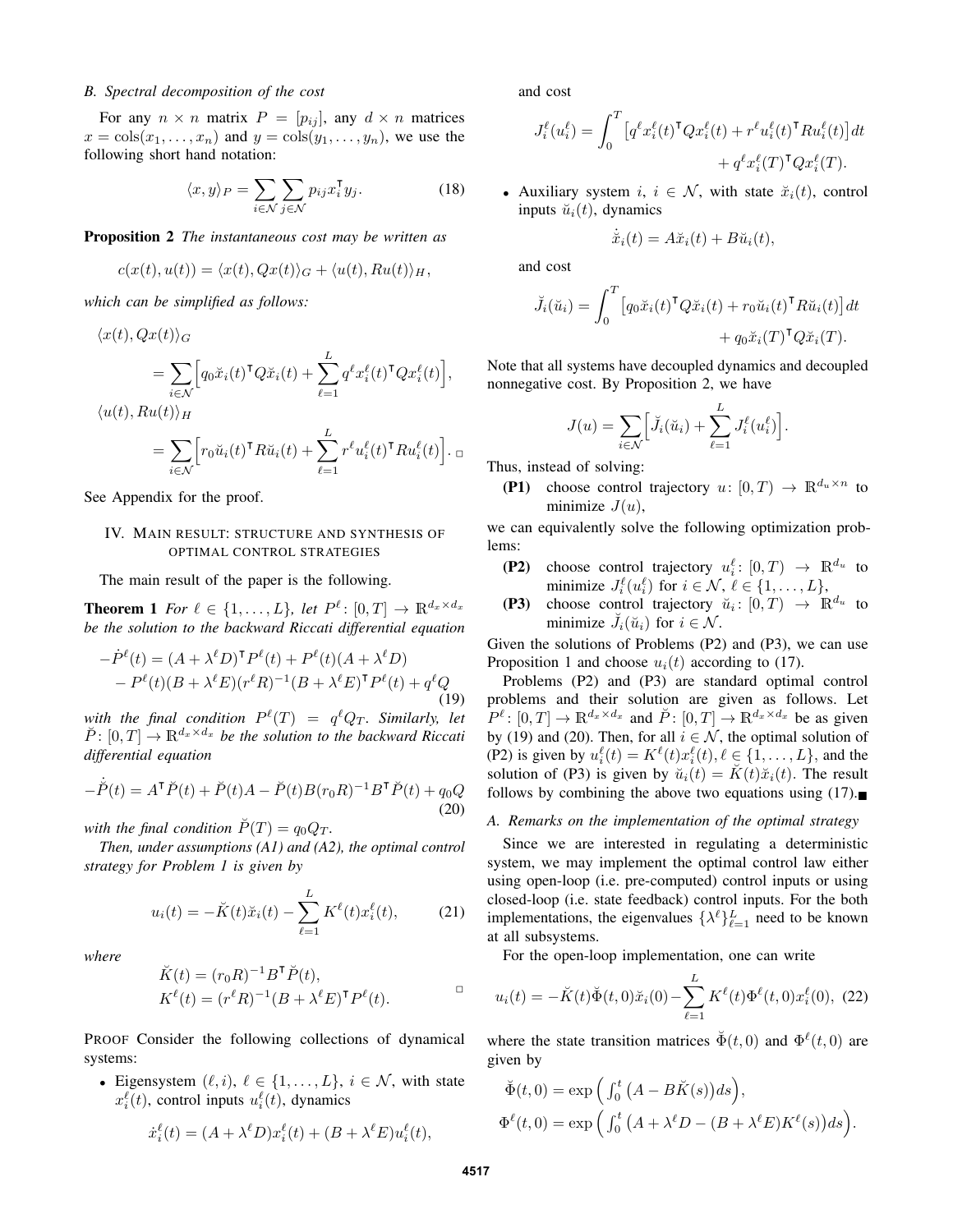Thus, to implement the control action, subsystem  $i$  needs to know  $\breve{x}_i(0)$  and  $\{x_i^{\ell}(0)\}_{\ell=1}^L$ , which can be obtained using one of the following three information structures:

- 1) All subsystems know the initial condition  $x(0)$  and the eigendirections  $\{w^{\ell}\}_{\ell=1}^{L}$ . Using these, subsystem i can compute  $\{x_i^{\ell}(0)\}_{\ell=1}^L$  and  $\breve{x}_i(0)$ , and implement (22).
- 2) Subsystem  $i, i \in \mathcal{N}$ , knows its local initial state  $x_i(0)$ and its local initial eigensystem states  $\{x_i^{\ell}(0)\}_{\ell=1}^L$ . Then subsystem *i* can compute  $\ddot{x}_i(0)$  and implement (22).
- 3) All subsystems knows the initial state  $\{x(0)w^{\ell}\}_{\ell=1}^{L}$ . In addition, subsystem *i* knows  $w_i := (w_i^1, \dots, w_i^L)$ and its local initial state  $x_i(0)$ . Then subsystem i can compute  $\{x_i^{\ell}(0)\}_{\ell=1}^L$  and  $\breve{x}_i(0)$ , and implement (22).

The closed-loop implementation, which is given by (21), can be obtained by using one of the three information structures described above where  $x(0)$ ,  $x_i(0)$  and  $x_i^{\ell}(0)$  are replaced by  $x(t)$ ,  $x_i(t)$  and  $x_i^{\ell}(t)$ , respectively.

Furthermore, for the information structures in 2) and 3), a mixed implementation which combines open-loop and closeloop implementations can also be obtained via only replacing  $x_i(0)$  by  $x_i(t)$  in 2) and 3).

# *B. An illustrative example*

Consider a network with  $n = 4$  subsystems connected over a graph  $G$ , as shown in Fig. 2, with the adjacency matrix M. Note that  $L = \text{rank}(M) = 2$ . Consider the following

$$
\begin{array}{c|c}\n\text{2} & b & \text{1} \\
b & a & b \\
\hline\n\end{array}
$$
\n
$$
\begin{bmatrix}\n0 & a & 0 & b \\
a & 0 & a & 0 \\
0 & a & 0 & b \\
b & 0 & b & 0\n\end{bmatrix}
$$

Fig. 2: Graph G with  $n = 4$  nodes and its adjacency matrix

couplings in the cost

$$
G = I - 2M + M^2 \quad \text{and} \quad H = I. \tag{23}
$$

For the ease of notation define  $\rho = \sqrt{(a^2 + b^2)/2}$  and  $\theta = \tan^{-1}(b/a)$ . Then it is easy to verify that the nonzero eigenvalues of M are  $\lambda^1 = -\rho$  and  $\lambda^2 = \rho$ . The corresponding eigenvectors are  $\omega^1 = \left[ -\frac{1}{2} \frac{\sin(\theta)}{\sqrt{2}} - \frac{1}{2} \frac{\cos(\theta)}{\sqrt{2}} \right]^\mathsf{T}$ and  $\omega^2 = \left[\frac{1}{2} \frac{\sin(\theta)}{\sqrt{2}} \frac{1}{2} \frac{\cos(\theta)}{\sqrt{2}}\right]^\mathsf{T}$ . Observe that  $q^{\ell} = (1 - \lambda^{\ell})^2$ is non-negative and  $r^{\ell} = 1$  is strictly positive,  $\ell \in \{1, 2\}.$ Thus the model satisfies assumption (A2).

To illustrate how to use the result of Theorem 1, let's pick a subsystem say subsystem 1, and consider the calculations that need to be carried out at that subsystem. Recall that for all  $i \in \mathcal{N}$ ,  $x_i^{\ell}(0) = x(0)\omega^{\ell}w_i^{\ell}$ . Thus

$$
x_1^1(0) = \frac{1}{4}x_1(0) - \frac{\sin(\theta)}{2\sqrt{2}}x_2(0) + \frac{1}{4}x_3(0) - \frac{\cos(\theta)}{2\sqrt{2}}x_4(0),
$$
  

$$
x_1^2(0) = \frac{1}{4}x_1(0) + \frac{\sin(\theta)}{2\sqrt{2}}x_2(0) + \frac{1}{4}x_3(0) + \frac{\cos(\theta)}{2\sqrt{2}}x_4(0).
$$

Following the mixed implementation with information structure 3) described in Section IV-A, subsystem 1 can calculate the trajectory for  $x_1^1(t)$ ,  $x_1^2(t)$ ,  $t \in (0, T]$  based on the initial

conditions. This together with real time local observation  $x_1(t)$  yields  $\breve{x}_1(t)$ .

Subsystem 1 solves three Riccati equations to compute  $P^1(t)$ ,  $P^2(t)$ , and  $\breve{P}(t)$  for  $t \in [0, T]$ , and then applies the optimal control action given by

$$
u_1(t) = -R^{-1} \left( B^{\mathsf{T}} \check{P}(t) \check{x}_1(t) + (B - \rho E)^{\mathsf{T}} P^1(t) x_1^1(t) + (B + \rho E)^{\mathsf{T}} P^2(t) x_1^2(t) \right)
$$

according to Theorem 1. Similar implementations hold for other subsystems.

Note that if each  $x_i(t) \in \mathbb{R}^{d_x}$  then  $x(t) \in \mathbb{R}^{4d_x}$ . A naive centralized optimal solution of the above system would involve solving a  $4d_x \times 4d_x$ -dimensional Riccati equation. In contrast, the above solution involves solving three  $d_x \times d_x$ dimensional Riccati equations. These computational savings increase with the size of the networks. For example, consider the graph  $\mathcal{G}_{4n} = \mathcal{G} \otimes \mathcal{K}_n$  where  $\mathcal{G}$  is the 4-node graph shown in Fig. 2 and  $\mathcal{K}_n$  is the complete graph with *n*-nodes and each edge weight is  $\frac{1}{n}$ . The graph  $\mathcal{G}_{4n}$  has  $4n$  nodes and its adjacency matrix is given by  $M_{4n} = M \otimes K_n$ , where M and  $K_n = \frac{1}{n} \mathbb{1}_{n \times n}$  are the adjacency matrices of graph G and  $\mathcal{K}_n$  respectively. The only non-zero eigenvalue of  $K_n$  is 1. Thus, the eigenvalues of  $M_{4n}$  are the same as eigenvalues of M. The corresponding eigenvectors are different. Note also that the Riccati equations in Theorem 1 only depends on the eigenvalues. So the Riccati equations for all graphs  $\mathcal{G}_{4n}, n \in \mathbb{N}$  are the same.

Thus, a naive solution requires solving a  $4nd_x \times 4nd_x$ dimensional Riccati equation. In contrast, the method proposed in Theorem 1 would require solving the same three  $d_x \times d_x$ -dimensional Riccati equations as above.

As an illustration, we consider graph  $G$  with the weights  $a = 2$  and  $b = 1$ . Let  $d_x = 1$  and  $d_u = 1$ . Consider the dynamics with parameters  $A = 2, B = 1, D = 3, E = 0.5$ and the cost with parameters  $Q = 5, Q_T = 6, R = 2$ . Recall that  $G$  and  $H$  are given by (23). As argued above, the matrix  $M_{4n}$  has two non-zero eigenvalues and the optimal control at each subsystem can be obtained by solving 3 Riccati equations. Let us set  $n = 5$ . Then  $M_{20} = M \otimes \frac{1}{5} \mathbb{1}_{5 \times 5}$ . The evolutions of the corresponding eigenstates and the auxiliary states along with the eigencontrols and the auxiliary controls are shown in Fig. 3.



Fig. 3: Numerical example under the proposed optimal control on a network of size 20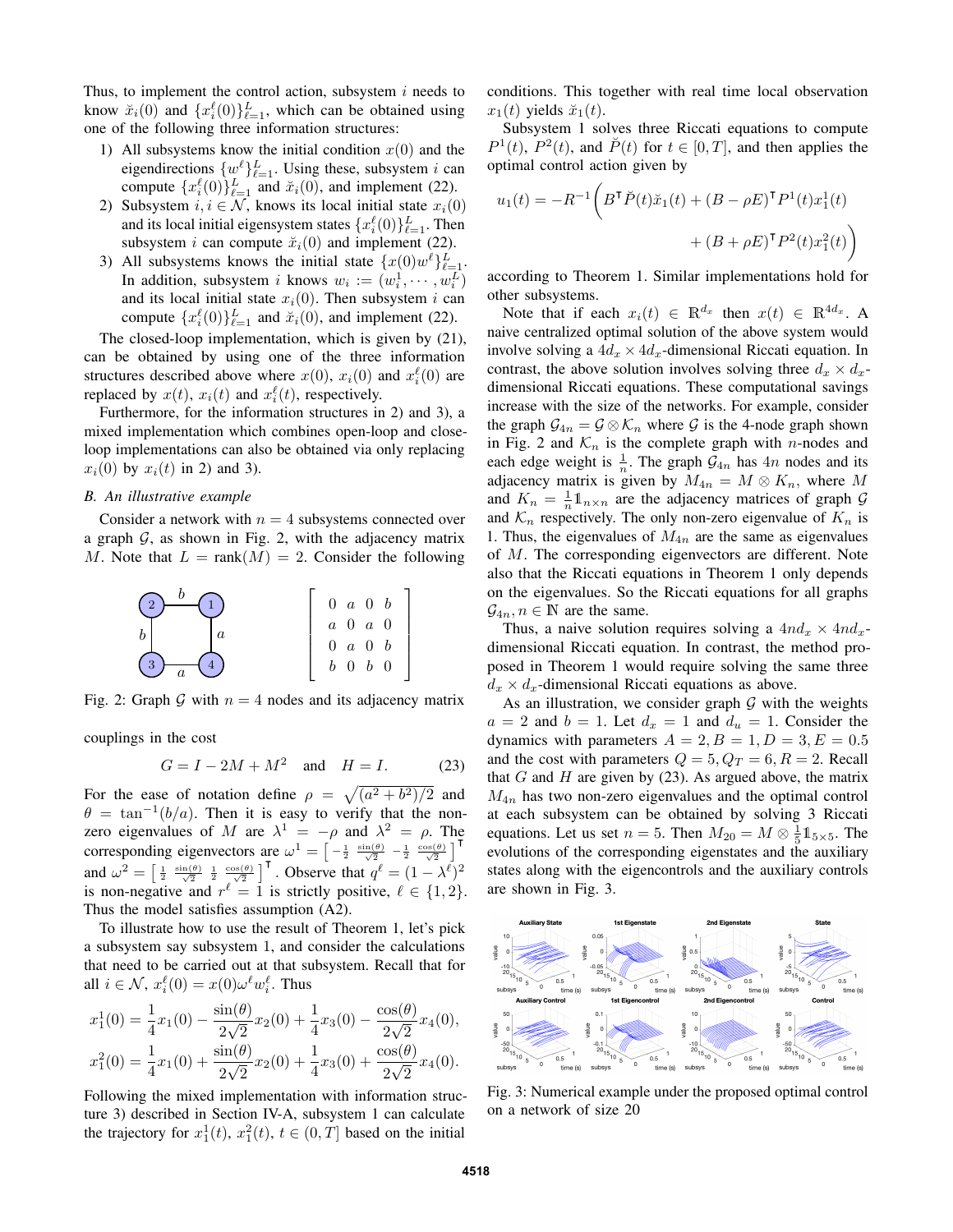# *C. A special case: mean-field coupling*

Suppose the graph  $G$  is a complete graph with all edge weights equal to  $\frac{1}{n}$ . Then, the adjacency matrix  $M = \frac{1}{n} \mathbb{1}_{n \times n}$ has rank 1 and  $\lambda_1 = 1$  is the only non-zero eigenvalue with the normalized eigenvector  $w^1 = \frac{1}{\sqrt{n}} [1, \dots, 1]^T$ . Then  $x^1(t) = x(t)w^1w^1 = x(t)M$ . Thus, the eigenstate  $x_i^1(t) =$  $\frac{1}{n}\sum_{j=1}^{n}x_j(t), i \in \mathcal{N}$ , is the same for all subsystems and we denote it by  $\bar{x}(t)$ . Moreover,  $q^1 = \sum_{k=0}^{K_G} q_k := \bar{q}$  and  $r^1 = \sum_{k=0}^{K_H} r_k := \bar{r}$ . According to Theorem 1, the Riccati equation of eigensystem is given by

$$
- \dot{\bar{P}}(t) = (A + D)^{\mathsf{T}} \bar{P}(t) + \bar{P}(t)(A + D) - \bar{P}(t)(B + E)(\bar{r}R)^{-1}(B + E)^{\mathsf{T}} \bar{P}(t) + \bar{q}Q, (24)
$$

where  $\bar{P}(t) := P^1(t)$  and the final condition  $\bar{P}(T) = \bar{q}Q_T$ . The Riccati equation for the auxiliary system is given by

$$
-\dot{\tilde{P}}(t) = A^{\mathsf{T}}\check{P}(t) + \check{P}(t)A - \check{P}(t)B(r_0R)^{-1}B^{\mathsf{T}}\check{P}(t) + q_0Q
$$

with the final condition  $\check{P}(T) = q_0 Q_T$ . The optimal control strategy is given by  $u_i(t) = -\breve{K}(t)(x_i(t)-\bar{x}(t))-\bar{K}(t)\bar{x}(t)$ , where  $K(t) = (r_0 R)^{-1} B^{\mathsf{T}} P(t)$  and  $\overline{K}(t) = (\overline{r}R)^{-1} (\overline{B} +$  $E$ <sup>T</sup> $\overline{P}(t)$ .

The above result is similar in spirit to [22, Theorem 1].

# V. CONCLUSION

We consider the optimal networked control of coupled subsystems where the dynamics and the cost couplings depend on an underlying weighted graph. The main idea of a lowdimensional decomposition is to project the state  $x(t)$  into L orthogonal eigendirections which generates  $\{x^{\ell}(t)\}_{\ell=1}^{L}$  and an auxiliary state  $\breve{x}(t) = x(t) - \sum_{\ell=1}^{L} x^{\ell}(t)$ . A similar decomposition is obtained for the control inputs. These  $L + 1$  components are decoupled both in dynamics and cost. Therefore, the optimal control input for each component can be obtained by solving decoupled Riccati equations.

The proposed approach requires solving  $L + 1$  Riccati equations, each of dimension  $d_x \times d_x$ . In contrast, a centralized solution requires solving a  $nd_x \times nd_x$ -dimensional Riccati equation. Thus, even when  $L = n$ , the proposed approach leads to considerable computational savings. These savings improve significantly when  $L \ll n$ , as is the case for many real-world networks.

#### **REFERENCES**

- [1] Y. Ho and S. Mitter, *Directions in Decentralized Control, Many-Person Optimization, and Large Scale Systems*. Plenum, New York, 1976.
- [2] N. Sandell, P. Varaiya, M. Athans, and M. Safonov, "Survey of decentralized control methods for large scale systems," *IEEE Trans. Autom. Control*, vol. 23, no. 2, pp. 108–128, 1978.
- [3] Y.-Y. Liu, J.-J. Slotine, and A.-L. Barabási, "Controllability of complex networks," *Nature*, vol. 473, no. 7346, pp. 167–173, 2011.
- [4] G.-H. Yang and S.-Y. Zhang, "Structural properties of large-scale systems possessing similar structures," *Automatica*, vol. 31, no. 7, pp. 1011–1017, 1995.
- [5] G. Yan, G. Tsekenis, B. Barzel, J.-J. Slotine, Y.-Y. Liu, and A.-L. Barabási, "Spectrum of controlling and observing complex networks," *Nature Physics*, vol. 11, no. 9, pp. 779–786, 2015.
- [6] F. Pasqualetti, S. Zampieri, and F. Bullo, "Controllability metrics, limitations and algorithms for complex networks," *IEEE Trans. Control Netw. Syst.*, vol. 1, no. 1, pp. 40–52, 2014.
- [7] M. K. Sundareshan and R. M. Elbanna, "Qualitative analysis and decentralized controller synthesis for a class of large-scale systems with symmetrically interconnected subsystems," *Automatica*, vol. 27, no. 2, pp. 383–388, 1991.
- [8] G.-H. Yang and S.-Y. Zhang, "Decentralized control of a class of large-scale systems with symmetrically interconnected subsystems," *IEEE Trans. Autom. Control*, vol. 41, no. 5, pp. 710–713, 1996.
- [9] D. D. Šiljak and A. Zečević, "Control of large-scale systems: Beyond decentralized feedback," *Annual Reviews in Control*, vol. 29, no. 2, pp. 169–179, 2005.
- [10] T. Bian, Y. Jiang, and Z.-P. Jiang, "Decentralized adaptive optimal control of large-scale systems with application to power systems," *IEEE Trans. Ind. Electron.*, vol. 62, no. 4, pp. 2439–2447, 2015.
- [11] R. Olfati-Saber and R. M. Murray, "Consensus protocols for networks of dynamic agents," in *Proc. American Control Conf.*, vol. 2. IEEE, 2003, pp. 951–956.
- [12] R. Olfati-Saber, J. A. Fax, and R. M. Murray, "Consensus and cooperation in networked multi-agent systems," *Proc. IEEE*, vol. 95, no. 1, pp. 215–233, 2007.
- [13] K. H. Movric and F. L. Lewis, "Cooperative optimal control for multiagent systems on directed graph topologies," *IEEE Trans. Autom. Control*, vol. 59, no. 3, pp. 769–774, 2013.
- [14] A. Arenas, A. Díaz-Guilera, J. Kurths, Y. Moreno, and C. Zhou, "Synchronization in complex networks," *Physics Reports*, vol. 469, no. 3, pp. 93–153, 2008.
- [15] H. Gang and Q. Zhilin, "Controlling spatiotemporal chaos in coupled map lattice systems," *Physical Review Letters*, vol. 72, no. 1, p. 68, 1994.
- [16] R. Grigoriev, M. Cross, and H. Schuster, "Pinning control of spatiotemporal chaos," *Physical Review Letters*, vol. 79, no. 15, p. 2795, 1997.
- [17] X. F. Wang and G. Chen, "Pinning control of scale-free dynamical networks," *Physica A: Statistical Mechanics and Its Applications*, vol. 310, no. 3-4, pp. 521–531, 2002.
- [18] J.-S. Li, "Ensemble control of finite-dimensional time-varying linear systems," *IEEE Trans. Autom. Control*, vol. 56, no. 2, pp. 345–357, 2011.
- [19] J. Lunze, "Dynamics of strongly coupled symmetric composite systems," *International Journal of Control*, vol. 44, no. 6, pp. 1617–1640, 1986.
- [20] J. Grizzle and S. Marcus, "The structure of nonlinear control systems possessing symmetries," *IEEE Trans. Autom. Control*, vol. 30, no. 3, pp. 248–258, 1985.
- [21] D. Madjidian and L. Mirkin, "Distributed control with low-rank coordination," *IEEE Trans. Control Netw. Syst.*, vol. 1, no. 1, pp. 53–63, 2014.
- [22] J. Arabneydi and A. Mahajan, "Linear quadratic mean field teams: Optimal and approximately optimal decentralized solutions," *arXiv preprint arXiv:1609.00056v2*, 2017.
- [23] S. C. Hamilton and M. E. Broucke, "Patterned linear systems," *Automatica*, vol. 48, no. 2, pp. 263–272, 2012.
- [24] M. Huang, P. E. Caines, and R. P. Malhamé, "Individual and mass behaviour in large population stochastic wireless power control problems: centralized and nash equilibrium solutions," in *Proc. Conf. Decision and Control*, 2003, pp. 98–103.
- [25] M. Huang, R. P. Malhamé, and P. E. Caines, "Large population stochastic dynamic games: closed-loop McKean-Vlasov systems and the nash certainty equivalence principle," *Communications in Information & Systems*, vol. 6, no. 3, pp. 221–252, 2006.
- [26] J.-M. Lasry and P.-L. Lions, "Jeux à champ moyen. i–le cas stationnaire," *Comptes Rendus Mathématique*, vol. 343, no. 9, pp. 619–625, 2006.
- [27] T. Li and J.-F. Zhang, "Asymptotically optimal decentralized control for large population stochastic multiagent systems," *IEEE Trans. Autom. Control*, vol. 53, no. 7, pp. 1643–1660, 2008.
- [28] S. Gao and P. E. Caines, "Graphon control of large-scale networks of linear systems," *arXiv preprint arXiv:1807.03412*, 2018.
- [29] J. Arabneydi and A. Mahajan, "Team-optimal solution of finite number of mean-field coupled LQG subsystems," in *Proc. Conf. Decision and Control*, Dec 2015, pp. 5308–5313.
- [30] M. Udell and A. Townsend, "Why are big data matrices approximately low rank?" *SIAM Journal on Mathematics of Data Science*, vol. 1, no. 1, pp. 144–160, 2019.
- [31] K. Zhou, H. Zha, and L. Song, "Learning social infectivity in sparse low-rank networks using multi-dimensional hawkes processes," in *Artificial Intelligence and Statistics*, 2013, pp. 641–649.